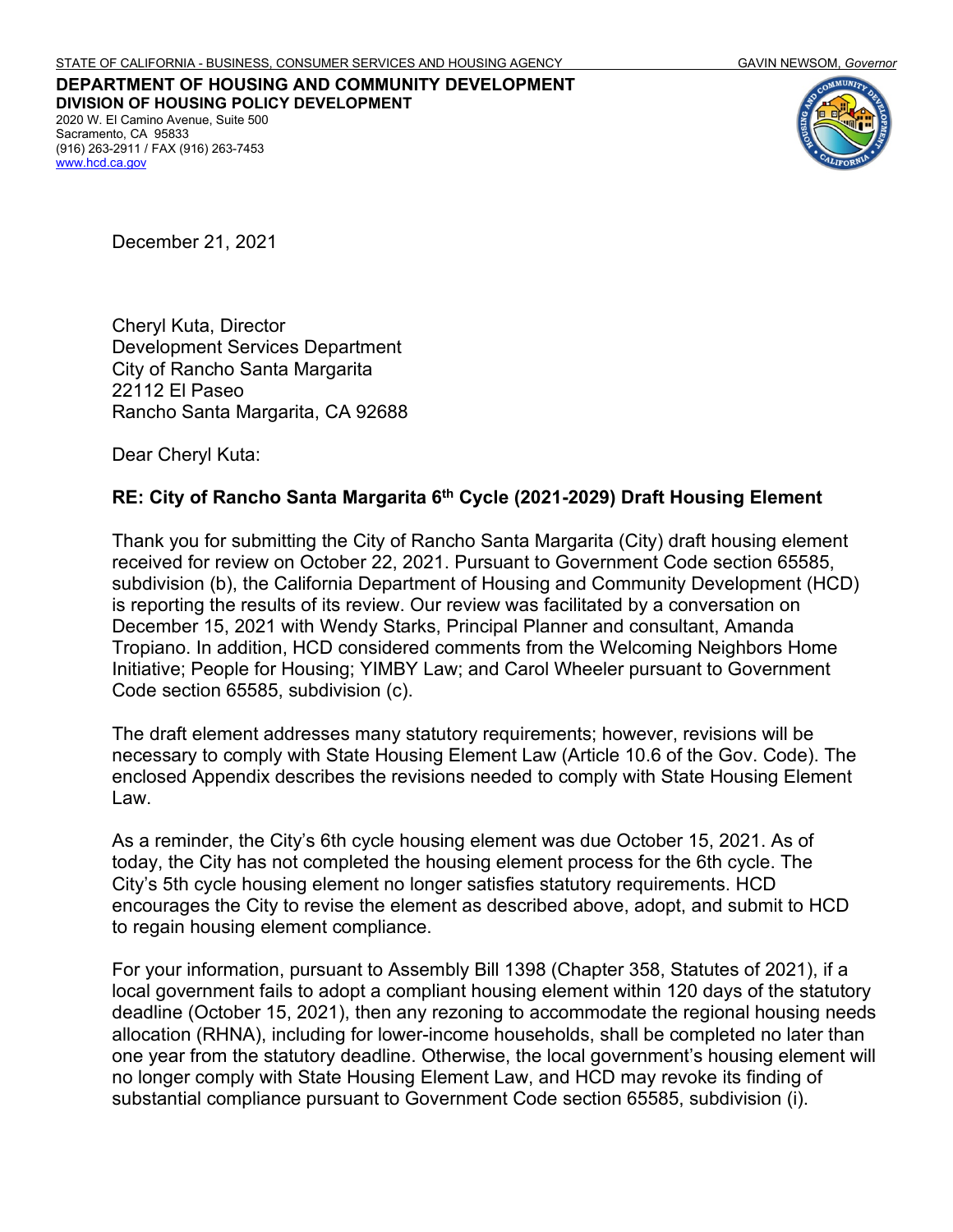Cheryl Kuta, Director Page 2

Public participation in the development, adoption and implementation of the housing element is essential to effective housing planning. Throughout the housing element process, the City should continue to engage the community, including organizations that represent lower-income and special needs households, by making information regularly available and considering and incorporating comments where appropriate.

Several federal, state, and regional funding programs consider housing element compliance as an eligibility or ranking criteria. For example, the CalTrans Senate Bill (SB) 1 Sustainable Communities grant; the Strategic Growth Council and HCD's Affordable Housing and Sustainable Communities programs; and HCD's Permanent Local Housing Allocation consider housing element compliance and/or annual reporting requirements pursuant to Government Code section 65400. With a compliant housing element, the City meets housing element requirements for these and other funding sources.

For your information, some general plan element updates are triggered by housing element adoption. HCD reminds the City to consider timing provisions and welcomes the opportunity to provide assistance. For information, please see the Technical Advisories issued by the Governor's Office of Planning and Research at: [http://opr.ca.gov/docs/OPR\\_Appendix\\_C\\_final.pdf](http://opr.ca.gov/docs/OPR_Appendix_C_final.pdf) and [http://opr.ca.gov/docs/Final\\_6.26.15.pdf.](http://opr.ca.gov/docs/Final_6.26.15.pdf)

HCD appreciates the diligent work of Amanda Tropiano during our review. We are committed to assist the City of Rancho Santa Margarita in addressing all statutory requirements of State Housing Element Law. If you have any questions or need additional technical assistance, please contact Tristan Lanza, of our staff, at [tristan.lanza@hcd.ca.gov.](mailto:tristan.lanza@hcd.ca.gov)

Sincerely,

Nel 5

Melinda Coy Senior Housing Accountability Manager

**Enclosure**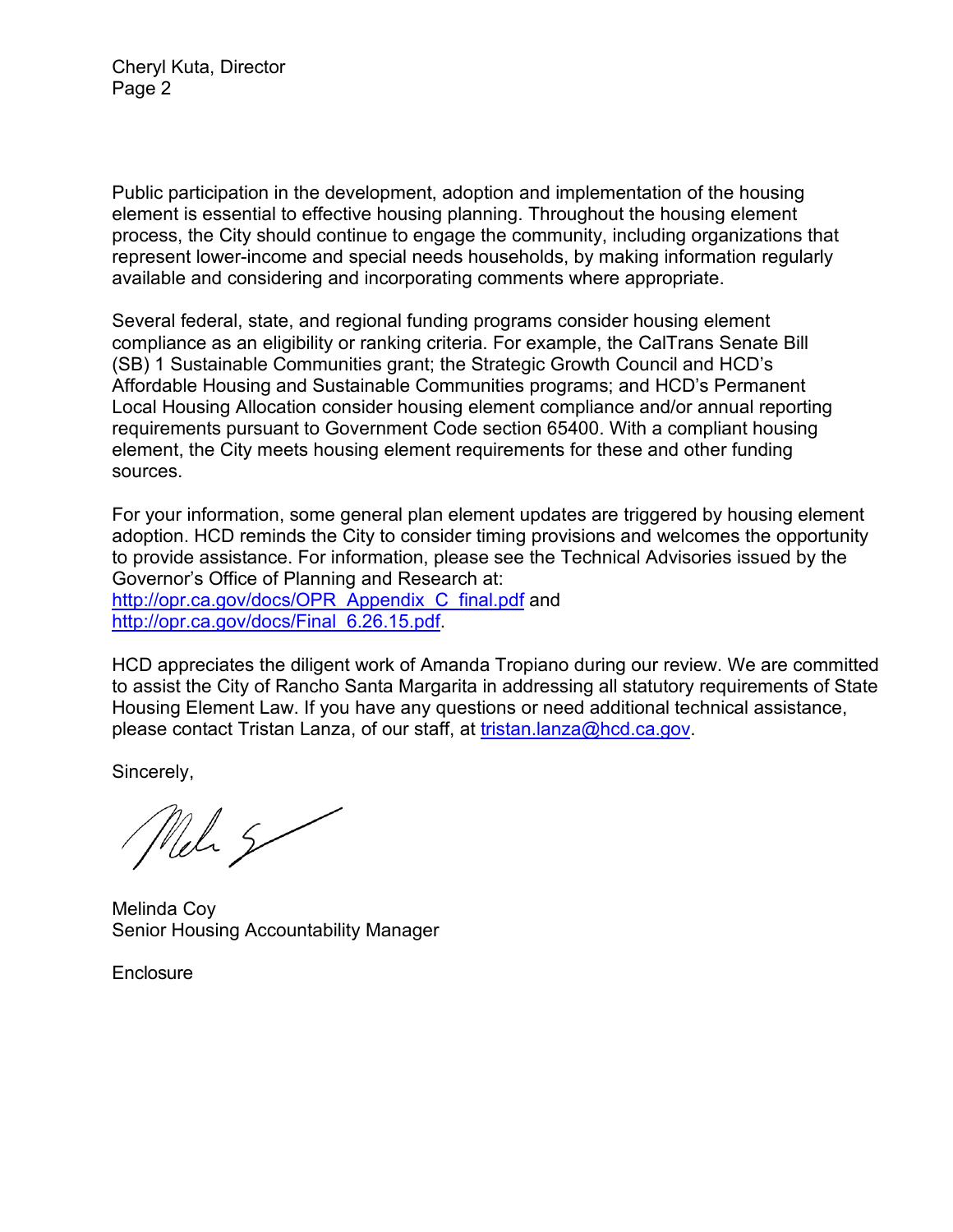#### **APPENDIX CITY OF RANCHO SANTA MARGARITA**

The following changes are necessary to bring the City's housing element into compliance with Article 10.6 of the Government Code. Accompanying each recommended change, we cite the supporting section of the Government Code.

Housing element technical assistance information is available on HCD's website at [http://www.hcd.ca.gov/community-development/housing-element/housing-element-memos.shtml.](http://www.hcd.ca.gov/community-development/housing-element/housing-element-memos.shtml) Among other resources, the housing element section contains HCD's latest technical assistance tool, *Building Blocks for Effective Housing Elements (Building Blocks),* available at <http://www.hcd.ca.gov/community-development/building-blocks/index.shtml> and includes the Government Code addressing State Housing Element Law and other resources.

### **A. Review and Revision**

*Review the previous element to evaluate the appropriateness, effectiveness, and progress in implementation, and reflect the results of this review in the revised element. (Gov. Code, § 65588 (a) and (b).)*

As part of the review of programs in the past cycle (Table H-2, page HEBR-9), the element must provide an evaluation of the effectiveness of goals, policies, and related actions in meeting the housing needs of special needs populations (e.g., elderly, persons with disabilities, large households, female-headed households, farmworkers and persons experiencing homelessness).

### **B. Housing Needs, Resources, and Constraints**

1. *Affirmatively further[ing] fair housing in accordance with Chapter 15 (commencing with Section 8899.50) of Division 1 of Title 2…shall include an assessment of fair housing in the jurisdiction (Gov. Code, § 65583, subd. (c)(10)(A))*

Enforcement and Outreach: The element must describe capacity to provide enforcement and outreach which can consist of actions such as the ability to investigate complaints, obtain remedies, or engage in fair housing testing. The element currently describes services provided by the Orange County Analysis of Impediments to Fair Housing Choice (County AI) but should also describe the number and characteristics of housing discrimination complaints. The analysis could also evaluate data and the results from any fair housing testing. In addition, the analysis must address compliance with existing fair housing laws as well as any past or current fair housing lawsuits, findings, settlements, judgements, or complaints.

Integration and Segregation: The element includes a discussion of the dissimilarity index to analyze racial diversity, and some information related to income, disabilities, and familiar status. However, the element must discuss and analyze this data for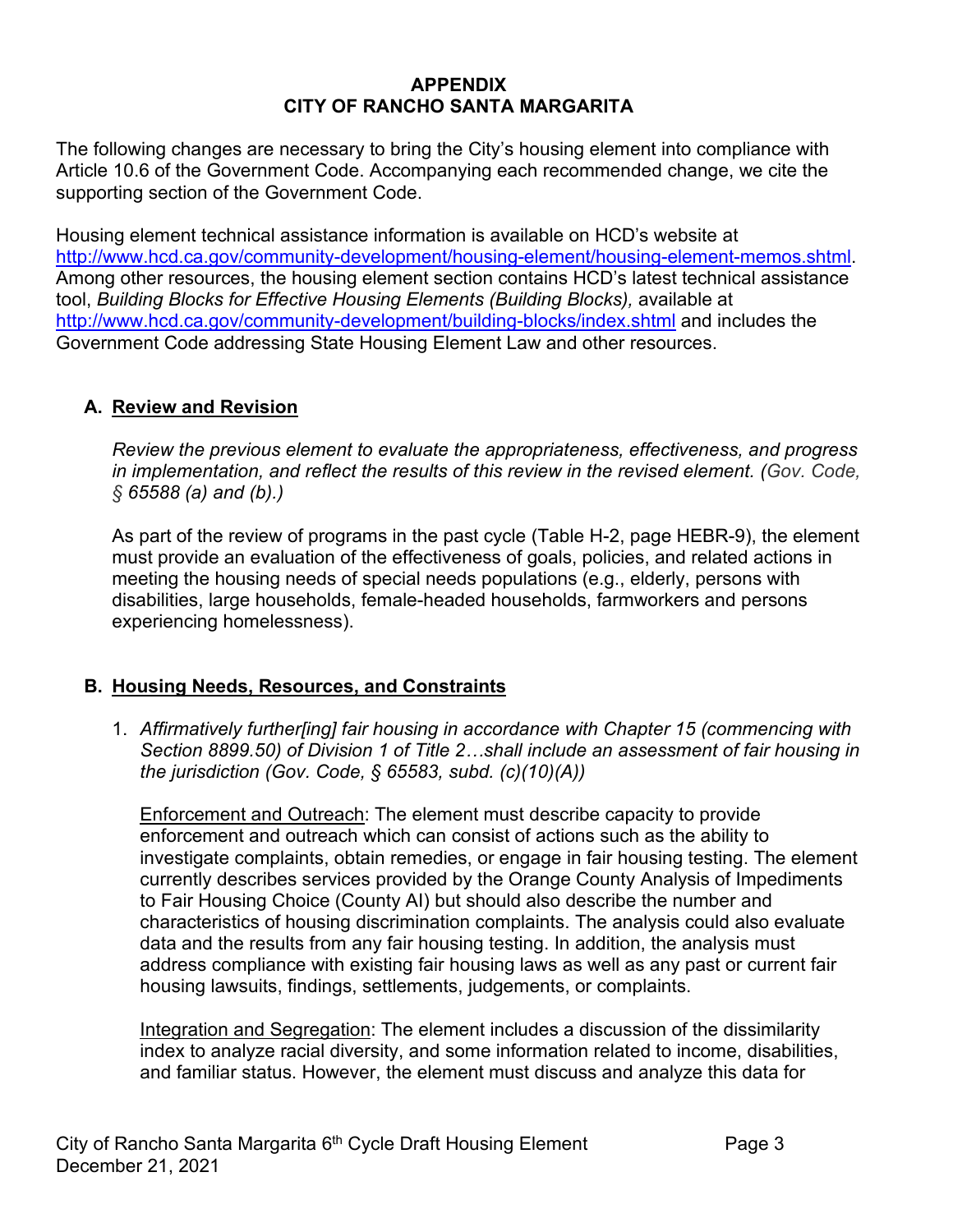trends over time and patterns across census tracts. Additionally, it must evaluate patterns at a regional basis, comparing the City to the region.

Racial/Ethnic Areas of Concentration of Poverty (R/ECAP): The analysis should evaluate the patterns and changes over time and consider other relevant factors, such as public participation, past policies, practices, and investments and demographic trends. Per the analysis the City does not have areas of concentrated poverty but does have areas of affluence. The analysis should compare areas of affluence to the rest of the region.

Access to Opportunity: While the element contains some general information on access to opportunity from the Orange County Analysis of Impediments to Fair Housing Choice in 2020, it must provide local and regional analysis of trends and patterns for opportunities as it pertains to educational, employment, environmental, transportation. A complete analysis should include an analysis of local and regional disparities of educational, environmental, transportation, and economic opportunities through local, federal, and/or state data, and any factors that are unique to Rancho Santa Margarita. Please refer to page 35 of the Affirmatively Furthering Fair Housing (AFFH) guidebook (link: [https://www.hcd.ca.gov/community-development/affh/index.shtml#guidance\)](https://www.hcd.ca.gov/community-development/affh/index.shtml#guidance) for specific factors that should be considered when analyzing access to opportunities.

Disproportionate Housing Needs, Including Displacement: The analysis did not address overcrowding, substandard housing and homeless. The analysis must compare the City to the broader region and the sub-geographies within the City.

Sites Inventory and AFFH: While the element includes a discussion of the sites comparing the sites to the four components of the assessment of fair housing (segregation and integration, RECAP, access to opportunity, and displacement risk), it must include an analysis demonstrating whether sites identified to meet the regional housing needs allocation (RHNA) are distributed throughout the community in a manner that AFFH and whether the location of sites improve or exasperate conditions. If sites exacerbate conditions, the element should identify further program actions that will be taken to promote equitable quality of life throughout the community (e.g., antidisplacement and place-based community revitalization strategies). For example, the element should address the concentration of lower-income housing need in Census Track 320.53 (Business Park) which, according to Page HEBR-147 currently lack access to transportation, services, and other opportunities. The element could discuss programs actions to improve access to opportunities as part of this analysis.

2. *An inventory of land suitable and available for residential development, including vacant sites and sites having realistic and demonstrated potential for redevelopment during the planning period to meet the locality's housing need for a designated income level, and an analysis of the relationship of zoning and public facilities and services to these sites. (Gov. Code, § 65583, subd. (a)(3).)*

The City has a RHNA of 680 housing units, of which 329 are for lower-income households. To address this need, the element relies on vacant and nonvacant sites, including sites in Specific Plan Areas and within the Workforce Housing Overlay area.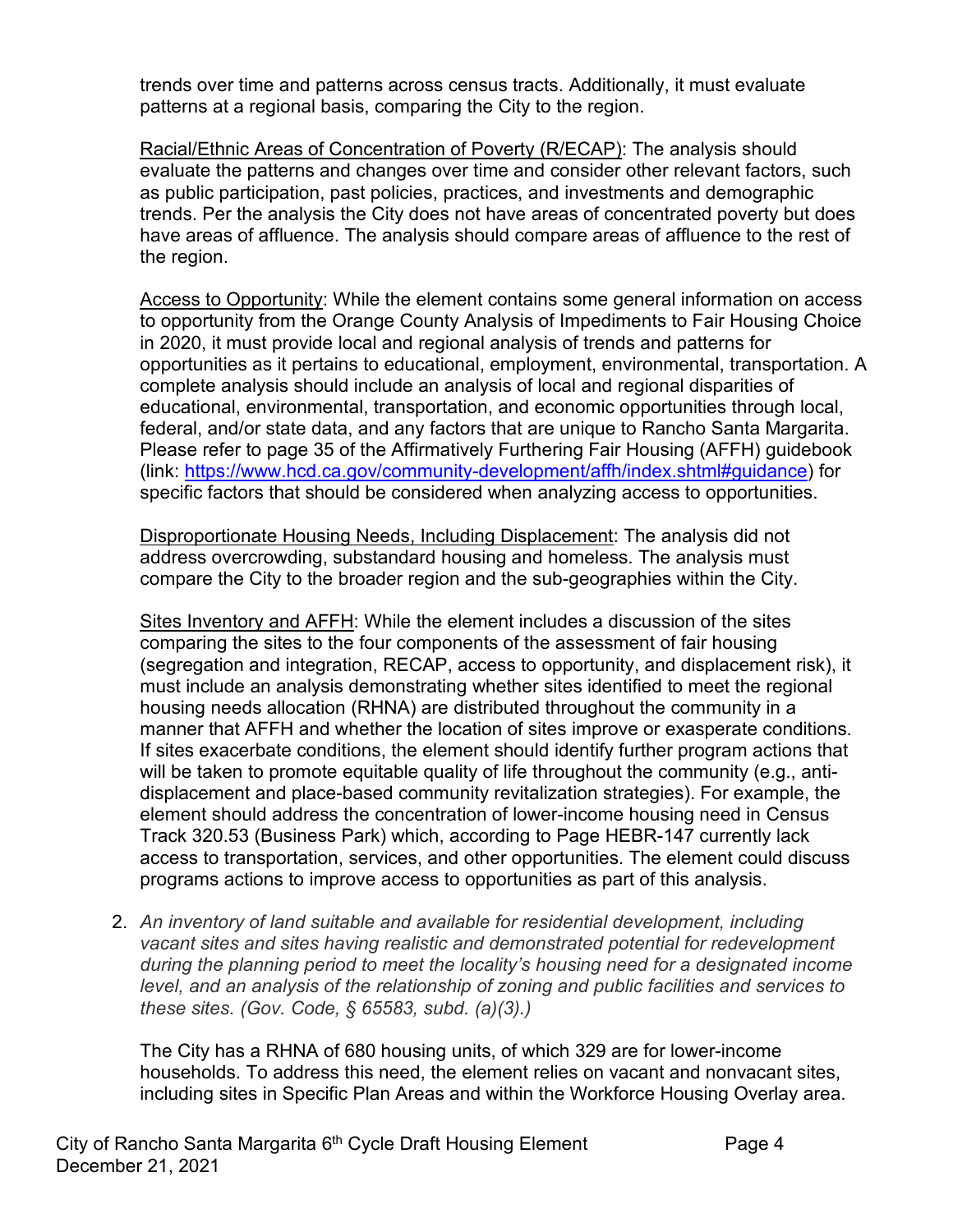To demonstrate the adequacy of these sites and strategies to accommodate the City's RHNA, the element must include a complete analysis as follows:

Sites Identified in Prior Planning Periods: Sites identified in prior planning periods shall not be deemed adequate to accommodate the housing needs for lower-income households unless a program, meeting statutory requirements, rezones sites to permit housing development by right pursuant to statutory requirements. The element must clarify if sites used to accommodate the housing need for lower income households were previously identified in prior planning periods and include programs as appropriate.

Electronic Sites Inventory: For your information, pursuant to Government Code section 65583.3, the City must submit an electronic sites inventory with its adopted housing element. The City must utilize standards, forms, and definitions adopted by HCD. Please see HCD's housing element webpage at [https://www.hcd.ca.gov/community-development/housing](https://www.hcd.ca.gov/community-development/housing-element/index.shtml#element)[element/index.shtml#element](https://www.hcd.ca.gov/community-development/housing-element/index.shtml#element) for a copy of the form and instructions. The City can reach out to HCD at [sitesinventory@hcd.ca.gov](mailto:sitesinventory@hcd.ca.gov) for technical assistance.

Nonvacant Sites: While the element identifies nonvacant sites to accommodate the regional housing need for lower-income households, it provides no description the potential for redevelopment. HCD received third party comments that many of the nonvacant sites listed may not be available during the planning period because the current use (industrial) is expected to remain. The element must describe the methodology used to determine the additional development potential within the planning period. The methodology must consider factors including the extent to which existing uses may impede additional residential development, development trends, market conditions, and regulatory or other incentives or standards to encourage additional residential development on these sites. (Gov. Code, § 65583.2, subd. (g).) The inventory could also describe whether the use is operating, marginal or discontinued, and the condition of the structure or could describe any expressed interest in redevelopment.

In addition, if the housing element relies upon nonvacant sites to accommodate more than 50 percent of the RHNA for lower-income households, the housing element must demonstrate that the existing use is not an impediment to additional residential development in the planning period (Gov. Code, § 65583.2, subd. (g)(2).). Absent findings (e.g., adoption resolution) based on substantial evidence, the existing uses will be presumed to impede additional residential development and will not be utilized toward demonstrating adequate sites to accommodate the RHNA.

Infrastructure: While the element describes water and sewer infrastructure capacity (pg. HEBR 84), it must also demonstrate sufficient existing or planned dry utilities supply capacity, including the availability and access to distribution facilities to accommodate the City's regional housing need for the planning period. (Gov. Code, § 65583.2, subd. (b).).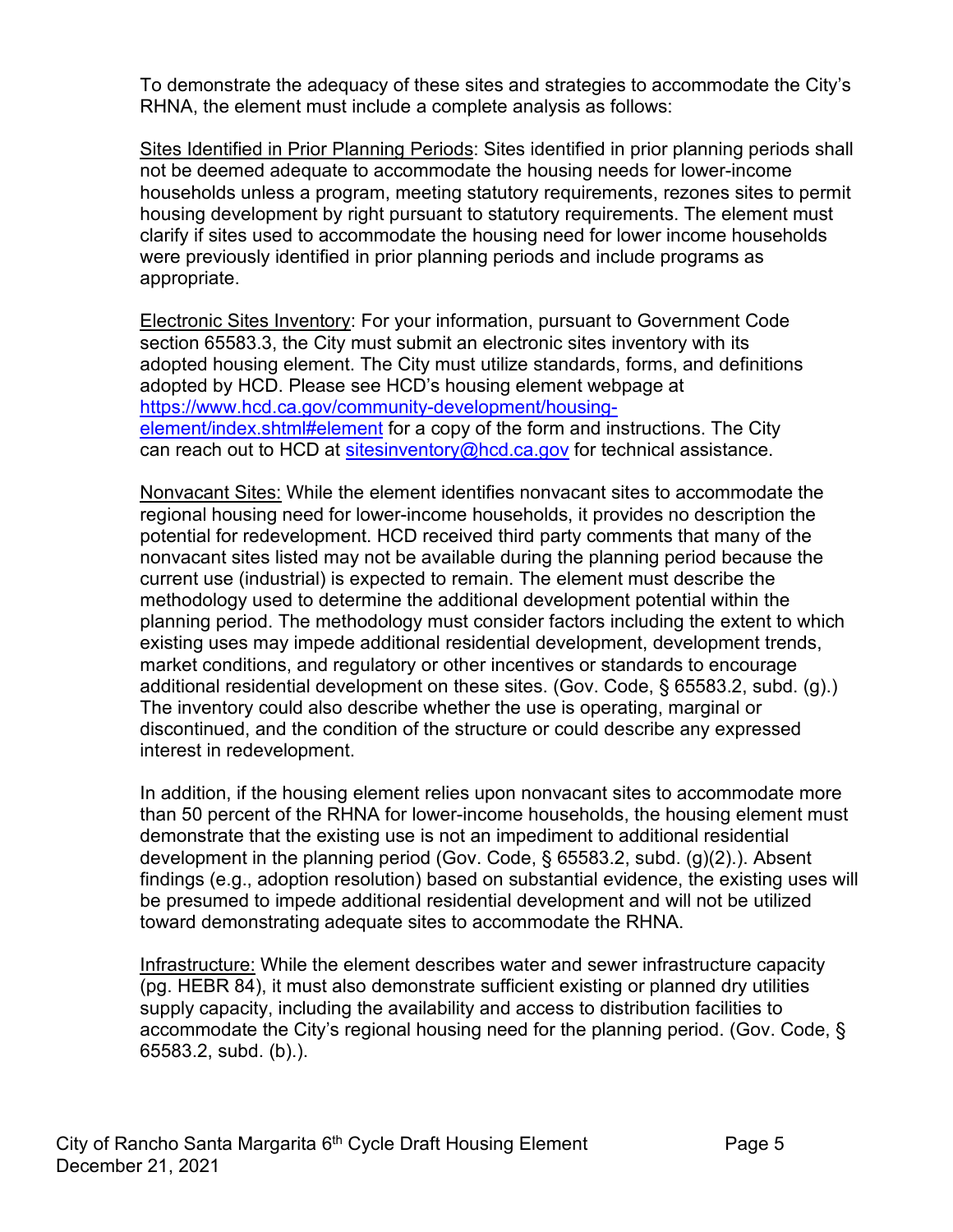Small Site: The element (Appendix A, pg. A-10) identifies one small site (site 6) with a US Bank as existing use to accommodate housing for low-income households. However, sites smaller than a half-acre in size are deemed inadequate to accommodate housing for lower-income housing unless it is demonstrated that sites of equivalent size were developed during the prior planning period for an equivalent number of lower-income housing units as projected for the site or unless the housing element describes other evidence to HCD that the site is adequate to accommodate lower-income housing. For parcels anticipated to develop individually, the element must describe existing and proposed policies or incentives the City will offer to facilitate development of small sites. As a result, if utilizing this site toward the housing need for lower-income households, the element must include analysis and programs as appropriate. (Gov. Code, § 65583.2, subd. (c)(2)(A).).

Large Sites: The element (Appendix. A) contains multiple sites (site 2 and 3) larger than ten acres in size. While the element includes a letter from the property owner expressing a desire to develop workforce housing at this location, sites greater than ten acres are not eligible absent a demonstration that sites of equivalent size were successfully developed during the prior planning period for an equivalent number of lower-income housing units as projected for the site or unless other evidence is provided. For example, the element can include programs or policies with incentives to include expedited or automatic approval of lot splits or creation of new parcels, waivers of fees associated with subdivision, or expedited processing or financial assistance with the development of infrastructure required to develop the site and information that can demonstrate the feasibility of the site for development. (Gov. Code, § 65583.2, subd. (c)(2)(A).). If utilizing these sites toward the housing need for lower-income households, the element must include analysis and programs as appropriate.

### Sites with Zoning for a Variety of Housing Types:

- *Emergency Shelters*: Emergency Shelters parking requirements should be updated pursuant to AB 139 (Chapter 335, Statutes of 2019) which requires only sufficient parking to accommodate all staff working in the emergency shelter, provided that the standards do not require more parking for emergency shelters than other residential or commercial uses within the same zone.
- *Accessory Dwelling Units (ADU):* After a cursory review of the City's ordinance, HCD discovered several areas which were not consistent with State ADU Law. For example, the ordinance's limits heigh and setback requirements inconsistent with state law. HCD will provide a complete listing of ADU non-compliance issues under a separate cover. As a result, the element should add a program to update the City's ADU ordinance to comply with state law. For more information, please consult HCD's ADU Guidebook, published in December 2020, which provides detailed information on new state requirements surrounding ADU development.

In addition, the element on Table H-43, page HEBR-56 state junior accessory dwelling units (JADU's) are not permitted in the RH zone, but ADU's are allowed. Then page HEBR-58 states ADU's and JADU's are permitted on any lot in the City zoned to allow single-family or multifamily uses and that includes a proposed or existing legally developed single-family dwelling. The element must be revised as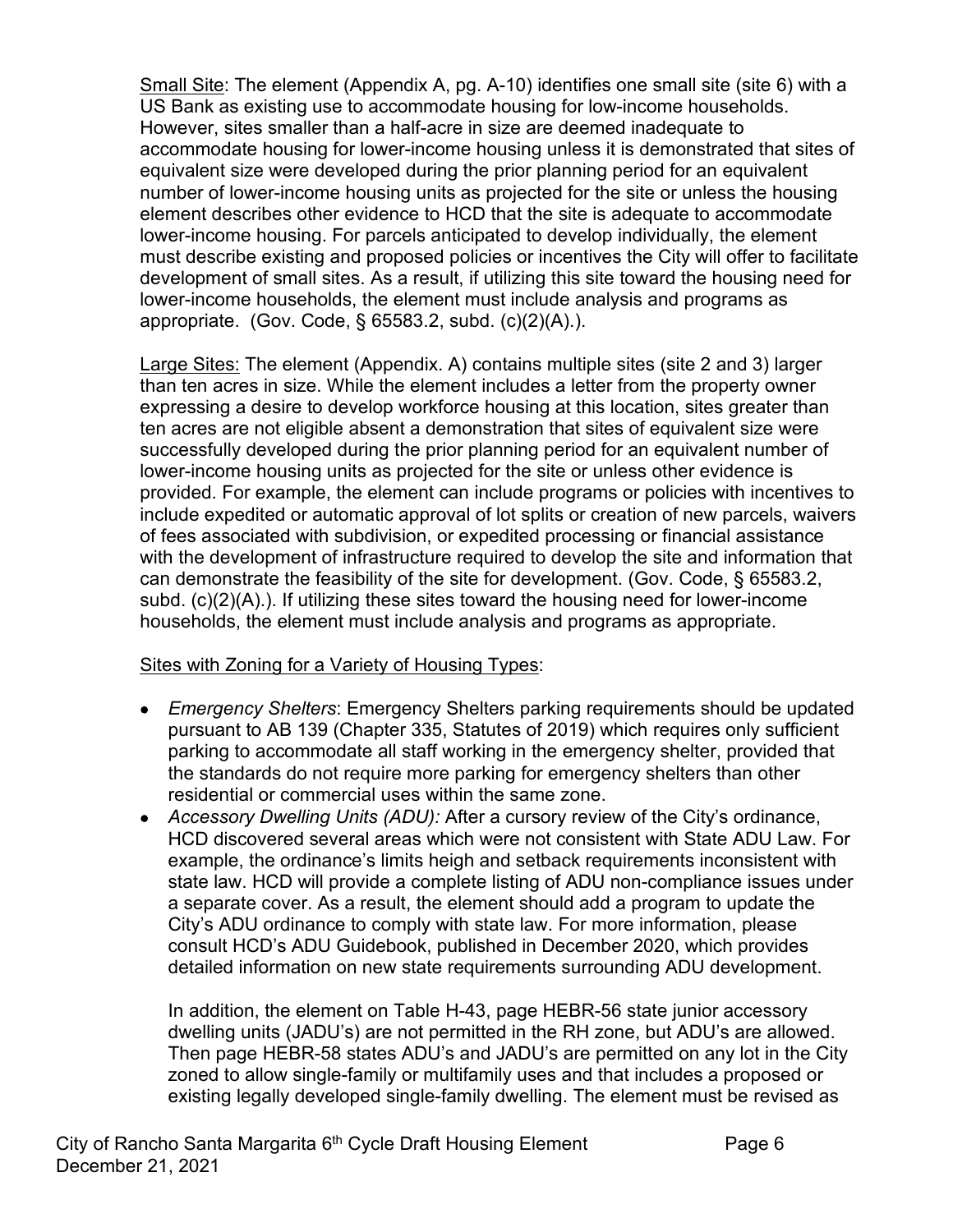appropriate to clarify that ADU's and JADU's are allowed in single-family and multifamily residential zones.

3. *An analysis of potential and actual governmental constraints upon the maintenance, improvement, or development of housing for all income levels, including the types of housing identified in paragraph (1) of subdivision (c), and for persons with disabilities as identified in the analysis pursuant to paragraph (7), including land use controls, building codes and their enforcement, site improvements, fees and other exactions required of developers, and local processing and permit procedures.* 

Land-Use Controls: The element must identify and analyze all impacts of relevant landuse controls for potential constraints on the cost, supply, timing, and certainty of housing. Specifically, the element must analyze the height requirement in the RM and RH zones of 35 feet and 2 stories for multifamily (Table H-45, page HEBR-64) as potential constraints on housing supply, affordability, and ability to achieve maximum allowable densities. Based on the outcomes of this analysis, the element should include a program to address and remove or mitigate identified constraints on housing.

Parking Requirements: The element must analyze parking requirements for potential constraints on development. Specifically, the element should analyze the Conditional Use Permit (CUP) parking requirement for senior apartments (Table H-47, page HEBR-66) and its requirements for one bedroom and three-bedroom units for its impact as a potential constraint on housing.

Fees and Exactions: While the element describes required fees for single family and multifamily housing development, it should also identify the total amount of fees and their proportion to the development costs for both single-family and multifamily housing.

Zoning, Development Standards and Fees: The element must clarify compliance with new transparency requirements for posting all zoning, development standards and fees on the City's website and add a program to address these requirements, if necessary.

Local Processing and Permit Procedures: The element must describe and analyze the City's permit processing and approval procedures for single-family and multifamily developments. The analysis must evaluate the processing and permit procedures' impacts as potential constraints on housing supply and affordability. For example, the analysis should consider processing and approval procedures and time for typical single- and multi-family developments, including type of permit, level of review, approval findings and any discretionary approval procedures.

In addition, the element states on page HEBR-57 that multifamily is permitted by-right in the RM and RH zones, however it also states that multifamily projects are subject to review through the Site Development permit or CUP process. The element should clarify this discrepancy. If a CUP is required for multifamily the element must analyze the CUP process as a potential constraint on housing supply and affordability. The analysis should identify findings of approval for the CUP and their potential impact on development approval certainty, timing, and cost. The element must demonstrate this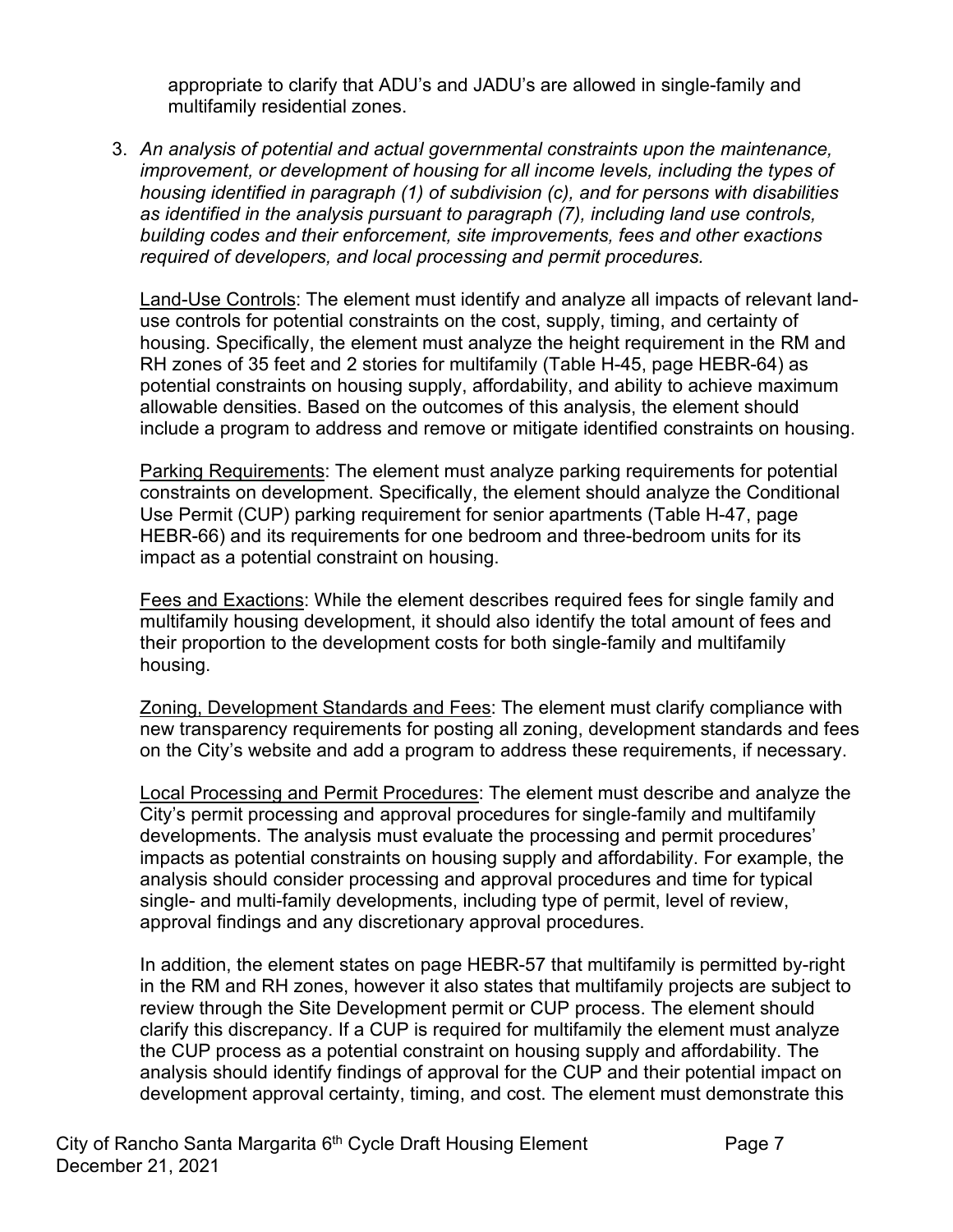process is not a constraint or it must include a program to address and remove or mitigate the CUP requirement.

Housing for Persons with Disabilities: While the element (HEBR-60) identifies that the reasonable accommodation ordinance states residential care facilities serving seven or more persons are subject to a CUP, it must describe and analyze how they are approved including any approved findings. The element should analyze the process for potential constraints on housing for persons with disabilities and add or modify programs as appropriate to ensure zoning permits group homes for seven or more persons objectively with approval certainty. In addition, the element should identify and analyze any definition of family. The element must include programs as appropriate based on the outcomes of a complete analysis.

## **C. Housing Programs**

1. *Include a program which sets forth a schedule of actions during the planning period, each with a timeline for implementation, which may recognize that certain programs are ongoing, such that there will be beneficial impacts of the programs within the planning period, that the local government is undertaking or intends to undertake to implement the policies and achieve the goals and objectives of the Housing Element through the administration of land use and development controls, the provision of regulatory concessions and incentives, and the utilization of appropriate federal and state financing and subsidy programs when available. The program shall include an identification of the agencies and officials responsible for the implementation of the various actions. (Gov. Code, § 65583, subd. (c).)*

To have a beneficial impact in the planning period and address the goals of the housing element, programs must be revised with discrete timelines (Month, Year), and quantified objectives where appropriate. Programs needing revision include Program 6 (Homeless Services), Program 7 (Code Enforcement) and Program 9 (First Time Homebuyer Assistance).

2. *Identify actions that will be taken to make sites available during the planning period with appropriate zoning and development standards and with services and facilities to accommodate that portion of the city's or county's share of the regional housing need*  for each income level that could not be accommodated on sites identified in the *inventory completed pursuant to paragraph (3) of subdivision (a) without rezoning, and to comply with the requirements of Government Code section 65584.09. Sites shall be identified as needed to facilitate and encourage the development of a variety of types of housing for all income levels, including multifamily rental housing, factory-built housing, mobilehomes, housing for agricultural employees, supportive housing, singleroom occupancy units, emergency shelters, and transitional housing. (*Gov. Code, § *65583, subd. (c)(1).)*

As noted in Finding B2, the element does not include a complete site analysis, therefore, the adequacy of sites and zoning were not established. Based on the results of a complete sites inventory and analysis, the City may need to add or revise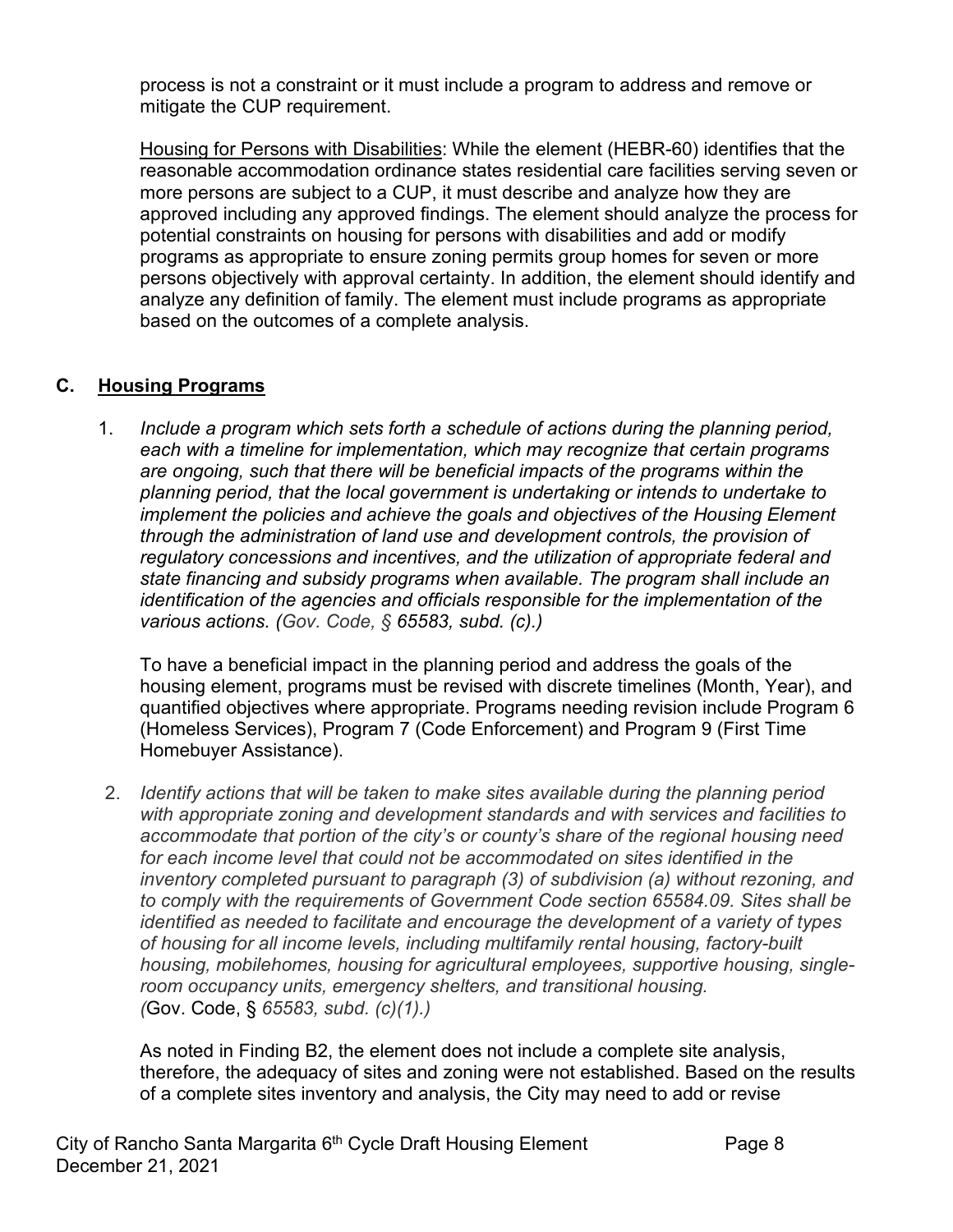programs to address a shortfall of sites or zoning available to encourage a variety of housing types. In addition, the element should be revised as follows:

Rezone Program for Adequate Sites: The element appears to rely on rezoning of sites (Table A-1) to accommodate the regional housing need for lower-income households, however the element must include a program to identify sites with appropriate zoning to accommodate the regional housing need within the planning period. The program must commit to rezone to the following standards:

- Accommodate a minimum of 16 units per site.
- Require a minimum density of 20 units per acre; and
- At least 50 percent of the lower-income need must be accommodated on sites designated for residential use only or on sites zoned for mixed uses that accommodate all of the very low and low-income housing need, if those sites:
	- o allow 100 percent residential use, and
	- $\circ$  require residential use occupy 50 percent of the total floor area of a mixed-use project.
- Permit owner-occupied and rental multifamily uses by-right for developments in which 20 percent or more of the units are affordable to lower-income households. By-right means local government review must not require a CUP, planned unit development permit, or other discretionary review or approval.
- 3. *The Housing Element shall contain programs which assist in the development of adequate housing to meet the needs of extremely low-, very low-, low- and moderateincome households. (Gov. Code, § 65583, subd. (c)(2).)*

The element must include a program(s) with specific actions and timelines to assist in the development of housing for extremely low-, very low-, low-, and moderate-income households. The program(s) could commit the City to adopting priority processing, granting fee waivers or deferrals, modifying development standards, granting concessions and incentives for housing developments that include units affordable to lower and moderate-income households; assisting, supporting, or pursuing funding applications; and outreach and coordination with affordable housing developers*.*

4. *Address and, where appropriate and legally possible, remove governmental and nongovernmental constraints to the maintenance, improvement, and development of housing, including housing for all income levels and housing for persons with disabilities. The program shall remove constraints to, and provide reasonable accommodations for housing designed for, intended for occupancy by, or with supportive services for, persons with disabilities. (Gov. Code, § 65583, subd. (c)(3).)*

As noted in Finding(s) B3 and B4, the element requires a complete analysis of potential governmental and nongovernmental constraints. Depending upon the results of that analysis, the City may need to revise or add programs and address and remove or mitigate any identified constraints.

5. *Promote and affirmatively further fair housing opportunities and promote housing throughout the community or communities for all persons regardless of race, religion,*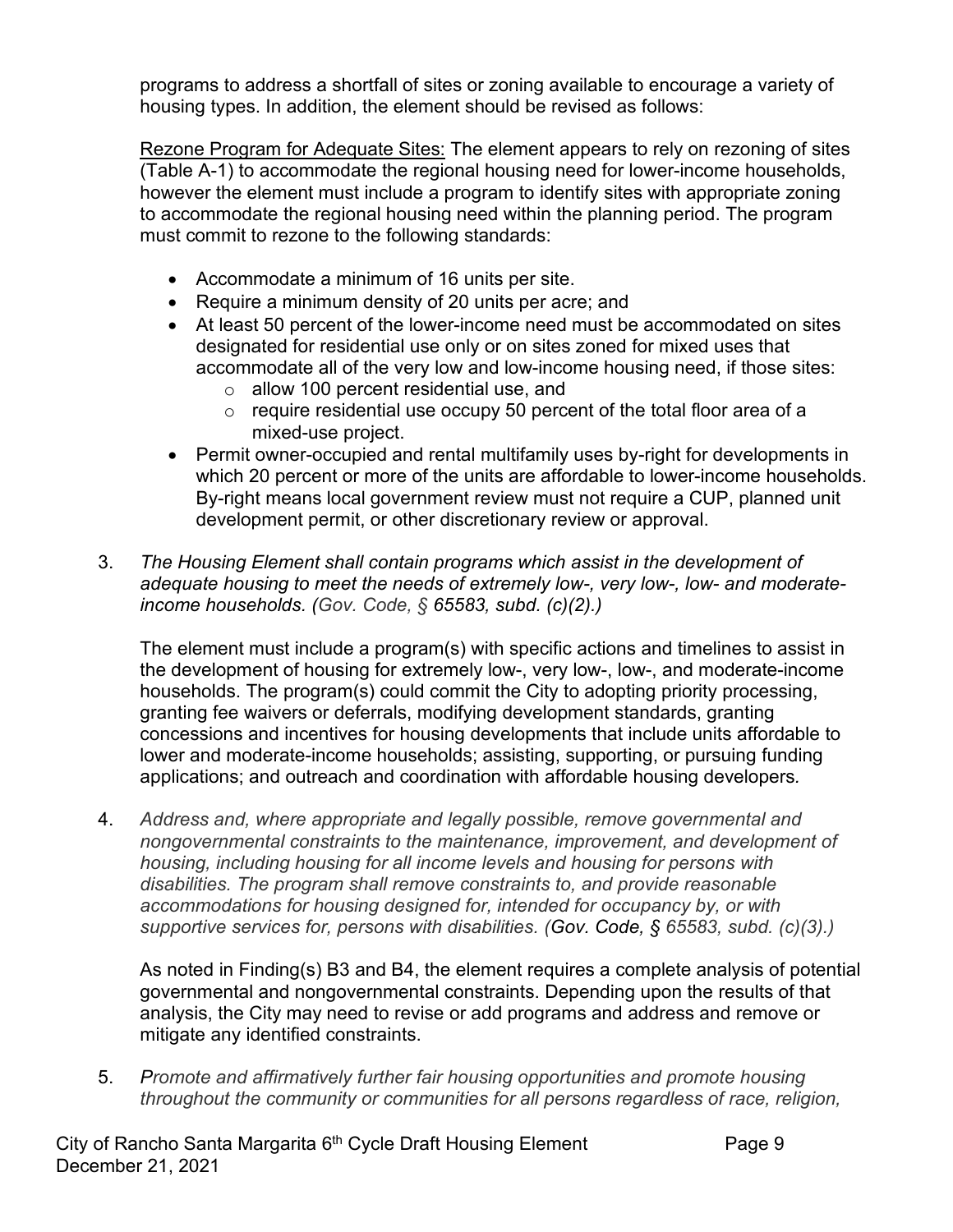*sex, marital status, ancestry, national origin, color, familial status, or disability, and other characteristics protected by the California Fair Employment and Housing Act (Part 2.8 (commencing with Section 12900) of Division 3 of Title 2), Section 65008, and any other state and federal fair housing and planning law. (Gov. Code, § 65583, subd. (c)(5).)*

As noted in Finding B1, the element must include a complete assessment of fair housing. Based on the outcomes of that analysis, the element must add or modify programs. In addition, Goals and actions must go beyond status quo actions and specifically respond to the analysis and to the identified and prioritized contributing factors to fair housing issues and must be significant and meaningful enough to overcome identified patterns and trends. Actions must have specific commitment, metrics, and milestones as appropriate and must address housing mobility enhancement, new housing choices and affordability in high opportunity areas, placebased strategies for community preservation and revitalization and displacement protection.

*6. Develop a plan that incentivizes and promotes the creation of accessory dwelling units that can be offered at affordable rent, as defined in Section 50053 of the Health and Safety Code, for very low, low-, or moderate-income households. For purposes of this paragraph, "accessory dwelling units" has the same meaning as "accessory dwelling unit" as defined in paragraph (4) of subdivision (i) of Section 65852.2. (Gov. Code, § 65583, subd. (c)(7).)* 

Program 3 (Accessory Dwelling Units) should be revised to include a timeline resulting in beneficial impacts within the planning period.

### **D. Quantified Objectives**

*Establish the number of housing units, by income level, that can be constructed, rehabilitated, and conserved over a five-year time frame. (Gov. Code, § 65583, subd. (b)(1 & 2).)*

While the element provided an estimate of the number of anticipated new construction units objectives by income level, it must also include rehabilitation objectives over the planning period.

# **E. Public Participation**

*Local governments shall make a diligent effort to achieve public participation of all economic segments of the community in the development of the Housing Element, and the element shall describe this effort. (Gov. Code, § 65583, subd.(c)(8).)*

While the element (Appendix B) includes a general summary of the public participation process including survey results and public comments, the element must demonstrate diligent efforts were made to involve all economic segments of the community in the